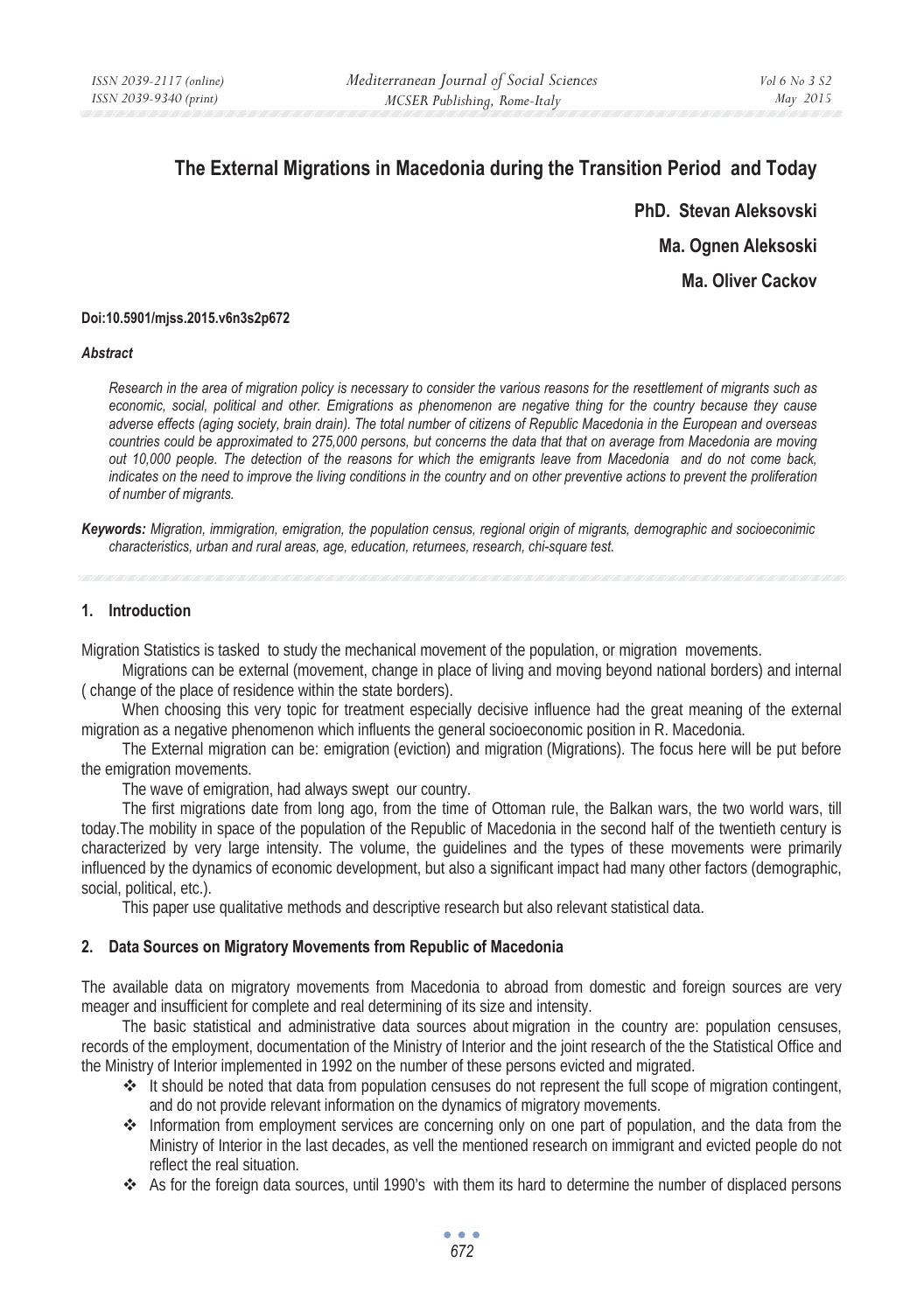| ISSN 2039-2117 (online) | Mediterranean Journal of Social Sciences | Vol 6 No 3 S2 |
|-------------------------|------------------------------------------|---------------|
| ISSN 2039-9340 (print)  | MCSER Publishing, Rome-Italy             | May 2015      |

from the present day territory of the Republic of Macedonia because they in the are host countries are accounted on the basis of the former Yugoslav passports.

In the nineties only for the people who leave with Macedonian passports can be found information in some of the international data sources, so they do not necessarily represent the full scope of Macedonian citizens residing in different countries. Therefore, in terms of the lack of statistical data obtained by continuous monitoring of external migration, the predominant representation of immigration or migration can be defined indirectly by way of estimation.

### **3. Classification of the Volume of Migration from Macedonia Abroad**

For the statistics it is important to monitor the volume and direction of movement of total Macedonian Diaspora. In terms of migratory movements the nineties stand as a special period that coincides with the independence of the Republic of Macedonia as sovereign state. It is a period of profound social and economic changes in the country, when there was a significant increase in the number of people who left the country and that led to increased migration potential.

According to the census of 1998 the number of migrants by the time spent abroad, suggested an increased intensity of these movements.

According to the state in 2002, the number of Macedonian citizens abroad amounts to 173 611 people, of whome 50,000 people left in the period starting from the second half of the 1999 until the end of the first half of the 2004. In this period the country were 10,000 people per year on average.

In this context, it is illustrative the example of Switzerland where with the census are registered 27 775 Macedonian citizens, according to data published in Bulletin of the Federal Bureau of foreigners in Switzerland in December 1998 the number of immigrants from the country is 50,982 people.

In the nineties in Macedonia is conducted a research about the evictions with which are gained statistical indicators for evicted-migrated persons, which includes people who have left the country. Within the labour force survey, conducted by the Institute for Statistics of the Republic of Macedonia in 1998 for the first time is included a questionnaire for people who have left the country.Their numbers in certain years is given in the following table:

| Year                    | 1990 | 1991  | 1002 | $100^\circ$          | 1001    | 1995 | 1996 | 1007  | 1998                      |
|-------------------------|------|-------|------|----------------------|---------|------|------|-------|---------------------------|
| Number<br>evicted<br>0ľ | 7343 | 3.848 | .897 | $\sim$ $\sim$<br>Z.U | 2.630 - | .848 | 2528 | 2.578 | <br>April<br>t0<br>ے 4⊬ ` |

These data also indicate a tendency of increase of migratory movements in the nineties.

### **4. Approximated Volume of Citizens of R. Macedonia who Nowadays Reside Abroad**

To approximate the total number of Macedonian citizens who reside abroad today we have to start from the knowledge provided by data of the population census from 2002, the data from other sources, domestic and foreign. According to the Council of Europe indicate that, according to the state in 1998/1999, the number of Macedonian citizens in just three European countries (Germany, Switzerland and Italy) is significantly higher than the overall number of migrants registered in the 1994 census. One should have in mind that today a relatively large number of our citizens resides in countries that emerged after the disintegration of Yugoslavia, and also in Sweden, Denmark, Australia, France, Holland, Belgium and others.

The total number of Macedonian citizens in the European countries could be approximated to 170,000 people. The number of our citizens overseas registered with census from 2002 is about 75,000 people. However, their inclusion in the this countries is very low, especially in North and South America. The made estimates of the total Macedonian Diaspora in overseas countries, as was pointed out previously, shows that today ranges from 500-550 thousand persons. Although is is difficult to differentiate migrants from the region of Macedonia, we believe that their participation in the total Macedonian Diaspora is actually 30.0%.

Having in mind all these findings, as well as the numerous Macedonian colonies in the overseas countries where live and acting numerous citizens from various parts of r. Macedonia we can evaluate that this number is likely to double and move to 150-180000 persons.

Upon the estimates for the European and overseas countries we can conclude that today outside of R. Macedonia are leaving between 320-350 thousands of its citizens.

In conditions of transformation of the temporary stay statuts of our citizens to their permanent resettlement abroad, as well as the process of intensifying the emigration more recently, it can be concluded that a significant part of the population of our country which resides outside the country is permanently lost or they its transformed in a greater extent into a static population and its marching progressively to a permanent loss of its ethno-cultural trait.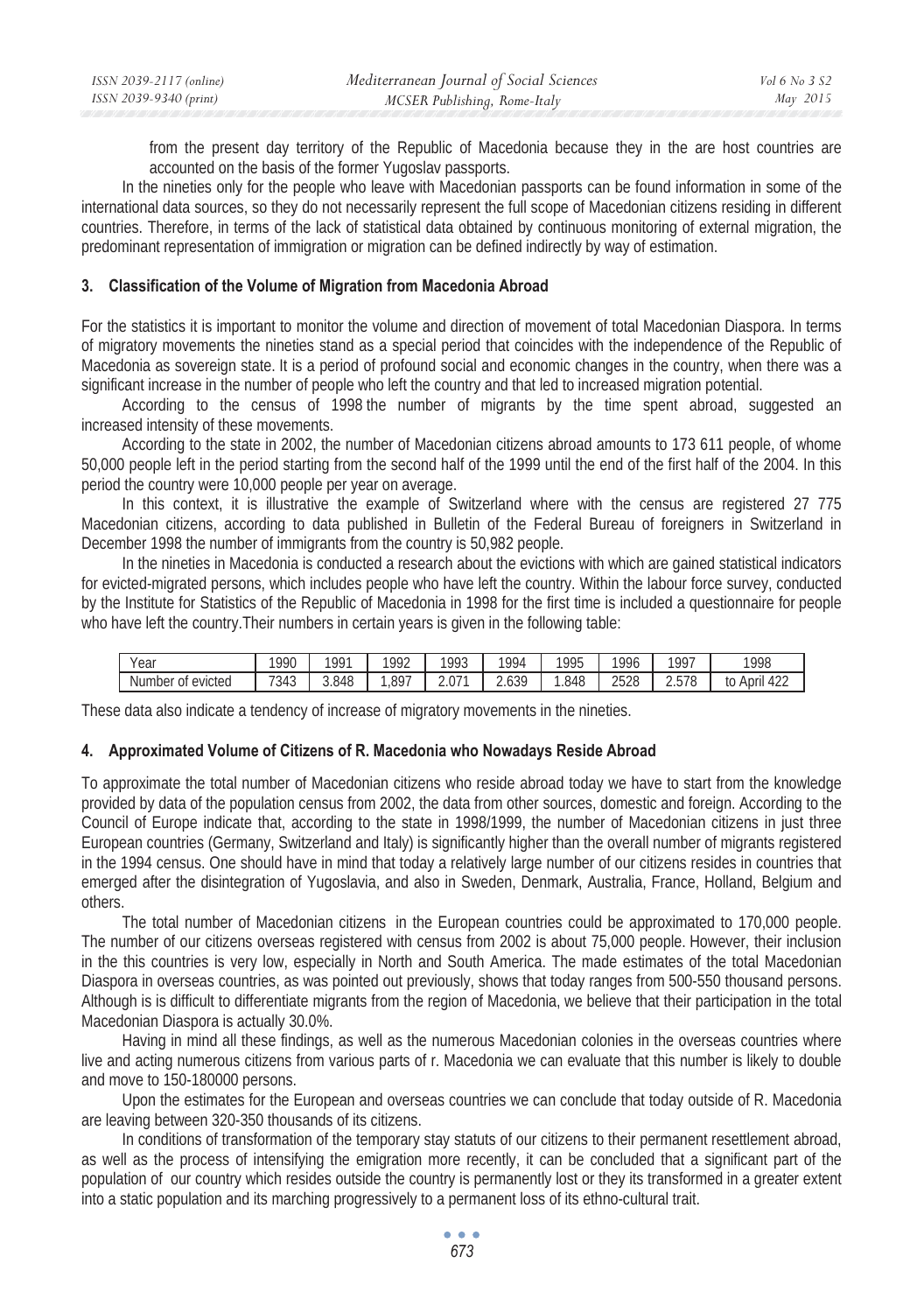### **5. Regional Specificities of Migrational Movements**

One of the specifics of external migration of Macedonia is the manifested large differences in therms of the regional origins of the migrants. When it comes to regional aspects of the dynamics of the total number of Macedonian citizens abroad in the penultimate census period it is characteristical the emergence of a very large number of municipalities (17) which have above average intensity increase in the number of migrants (72%). In all these communities is seen growth greater than 100.0%, and which varies from 100.9% (Ohrid) to 391.7% (Radovish). The municipalities with the largest number of migrants in the country are represented in Graph 1.



The comparison is made between the years 2001 and 2004. From Graph 2 can be noticed the growth of the number of migrants and that growth.

### *5.1 The structure of migrants from urban and rural areas*

In terms of conditionality and the impact of external migration on the socioeconomic development of the country it is important to point out that in the period 2001-2004 the number of migrants from the urban settlements increased by 125.8% and from the villages 46, 9%. But despite this dynamic participation of migrants from rural areas in the total number of citizens abroad, according to the situation in 2004 was retained at a relatively high level. The comparison was made between the years 1981 and 1994. Since the subject of this paper is about the external migrations in Macedonia we will do a comparison of the data from the period when the country was in the SFR Yugoslavia (1981) and in the period when Macedonia is an independent country (1994).

|                                                  |         | Situation in numbers |       | Structure in% |
|--------------------------------------------------|---------|----------------------|-------|---------------|
|                                                  | 1981    | 1994                 | 1981  | 1994          |
| Total citizens abroad                            | 100 922 | 173 611              | 100.0 | 100.0         |
| -in urban settlements                            | 32 173  | 72 638               | 31.9  | 41.8          |
| -in villages                                     | 68 746  | 100 972              | 68.1  | 58.2          |
| Citizens working abroad                          | 57 964  | 87 715               | 100.0 | 100.0         |
| -in urban settlements                            | 18 009  | 35 7 5 6             | 311   | 40.8          |
| -in villages                                     | 39 953  | 51 959               | 68.9  | 59.2          |
| % Of citizens abroad                             | 5.3     | 8.3                  |       |               |
| -in urban settlements                            | 3.1     | 5.9                  |       |               |
| -in villages                                     | 7.8     | 11.6                 |       |               |
| % Of employees abroad of total active population | 7.2     | 10.1                 |       |               |
| -in urban settlements                            | 4.2     | 6.5                  |       |               |
| -in villages                                     | 10.6    | 16.4                 |       |               |
| % unemployed abroad in respect with all employed | 12.8    | 18.4                 |       |               |
| -in urban settlements                            | 5.4     | 10.0                 |       |               |
| -in villages                                     | 33.1    | 44.1                 |       |               |

In the related period 1981-1994, the number of migrants from urban settlements has increased by 125.8% and from the rural settlements by 46.9%. Even, despite such dynamic the participation of migrants from rural areas in the total of citizens who are abroad, according to the situation in 1994, retains the relatively high level (Graph 2).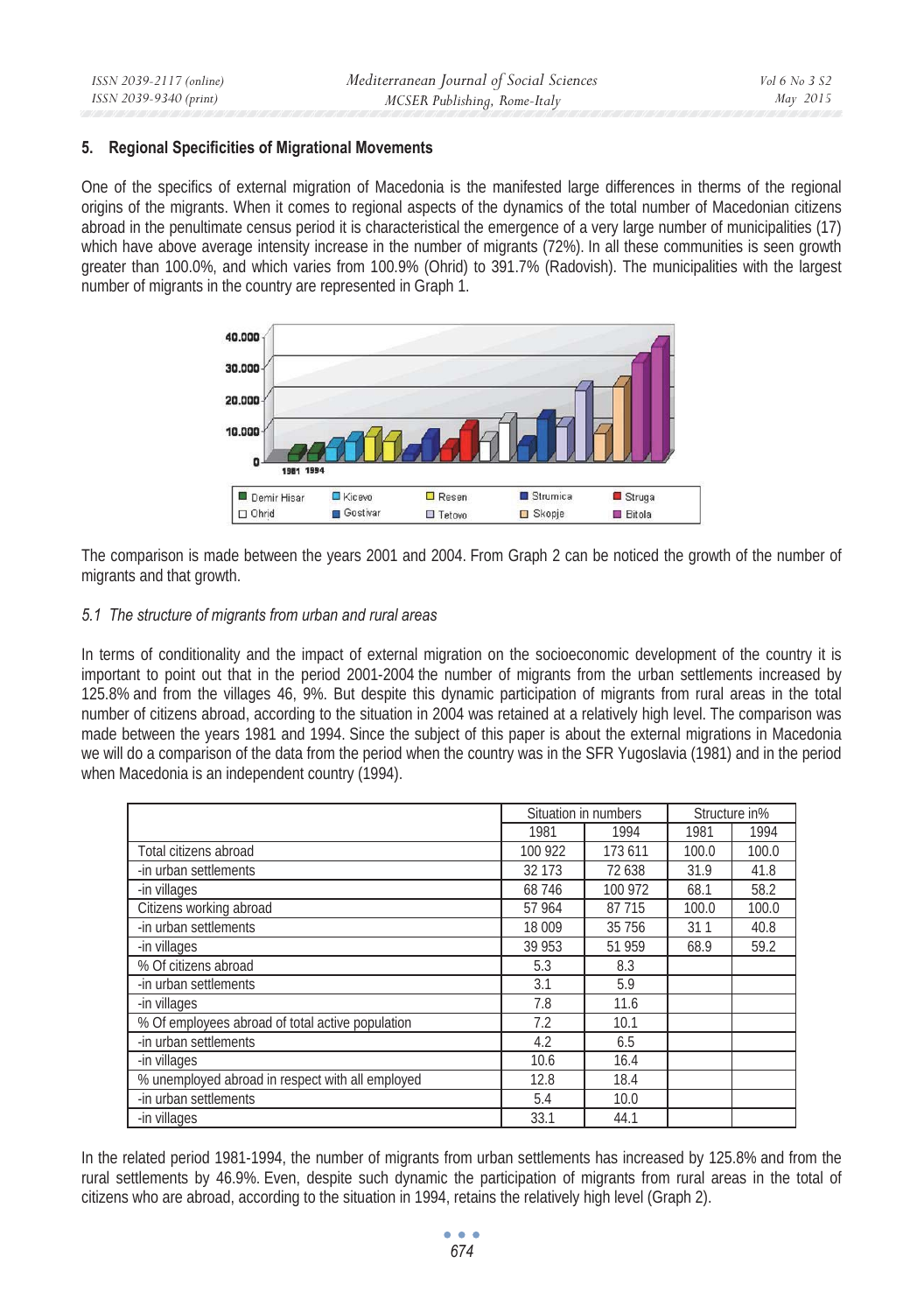

### **Year 1981**

# 58% 42% **■** urban  $\blacksquare$  rural

# **Year 1994**

# **6. Structural Characteristics of Migrants by the Demographic and Socioeconomic Traits**

The structural features of the citizens of Macedonia who live abroad are analyzed by gender and age structure, and by some socioeconomic characteristics, structures according to their national background, education and qualifications, activity and occupation.They are thoroughly observed on the country level, and within available data from the censuses of population and according to some prints are analyzed the conditions on regional scale.

### *6.1 Structure by age*

The most important demographic mark is the composition of migration contingent by age, which leads to the vitality and the quality of the part of the population and labor force of the country.In the Table 2 are given data for citizens of Macedonia abroad by age.

|           | Total    |               |       |               |                       |      |  |  |  |  |  |  |
|-----------|----------|---------------|-------|---------------|-----------------------|------|--|--|--|--|--|--|
| Age       |          | <b>Number</b> |       | Structure in% | % of total population |      |  |  |  |  |  |  |
|           | 2001     | 2004          | 2001  | 2004          | 2001                  | 2004 |  |  |  |  |  |  |
| Total     | 100 922  | 173 610       | 100.0 | 100.0         | 5.3                   | 8.3  |  |  |  |  |  |  |
| $0 - 4$   | 11 375   | 11 212        | 11.3  | 6.5           | 5.9                   | 6.9  |  |  |  |  |  |  |
| $5-9$     | 10 053   | 11 610        | 10.0  | 6.7           | 5.4                   | 6.7  |  |  |  |  |  |  |
| $10-14$   | 5907     | 12758         | 5.9   | 7.4           | 3.3                   | 7.1  |  |  |  |  |  |  |
| 15-19     | 4786     | 15 3 5 3      | 4.7   | 8.8           | 2.7                   | 8.7  |  |  |  |  |  |  |
| $20 - 24$ | 7855     | 18 168        | 7.8   | 10.5          | 4.5                   | 10.8 |  |  |  |  |  |  |
| 25-29     | 13 4 8 6 | 17 226        | 13.4  | 9.9           | 8.2                   | 10.4 |  |  |  |  |  |  |
| 30-34     | 15 481   | 16 217        | 15.3  | 9.3           | 10.7                  | 10.0 |  |  |  |  |  |  |
| 35-39     | 9445     | 14 7 35       | 9.4   | 8.5           | 8.3                   | 9.3  |  |  |  |  |  |  |
| 40-44     | 7449     | 15 6 94       | 7.4   | 9.0           | 6.6                   | 10.4 |  |  |  |  |  |  |
| 45-49     | 5392     | 12 215        | 5.3   | 7.0           | 4.8                   | 10.1 |  |  |  |  |  |  |
| 50-54     | 3.351    | 8673          | 3.3   | 5.0           | 3.6                   | 8.1  |  |  |  |  |  |  |
| 55-59     | 1.740    | 6591          | 1.7   | 3.8           | 2.3                   | 6.5  |  |  |  |  |  |  |
| 60-64     | 709      | 4363          | 0.7   | 2.5           | 1.5                   | 4.7  |  |  |  |  |  |  |
| over 65   | 1.346    | 5.129         | 1.3   | 3.0           | 1.1                   | 3.0  |  |  |  |  |  |  |
| unknown   | 2.547    | 3.669         | 2.5   | 2.1           | 56.1                  | 54.3 |  |  |  |  |  |  |

# **Table 2**

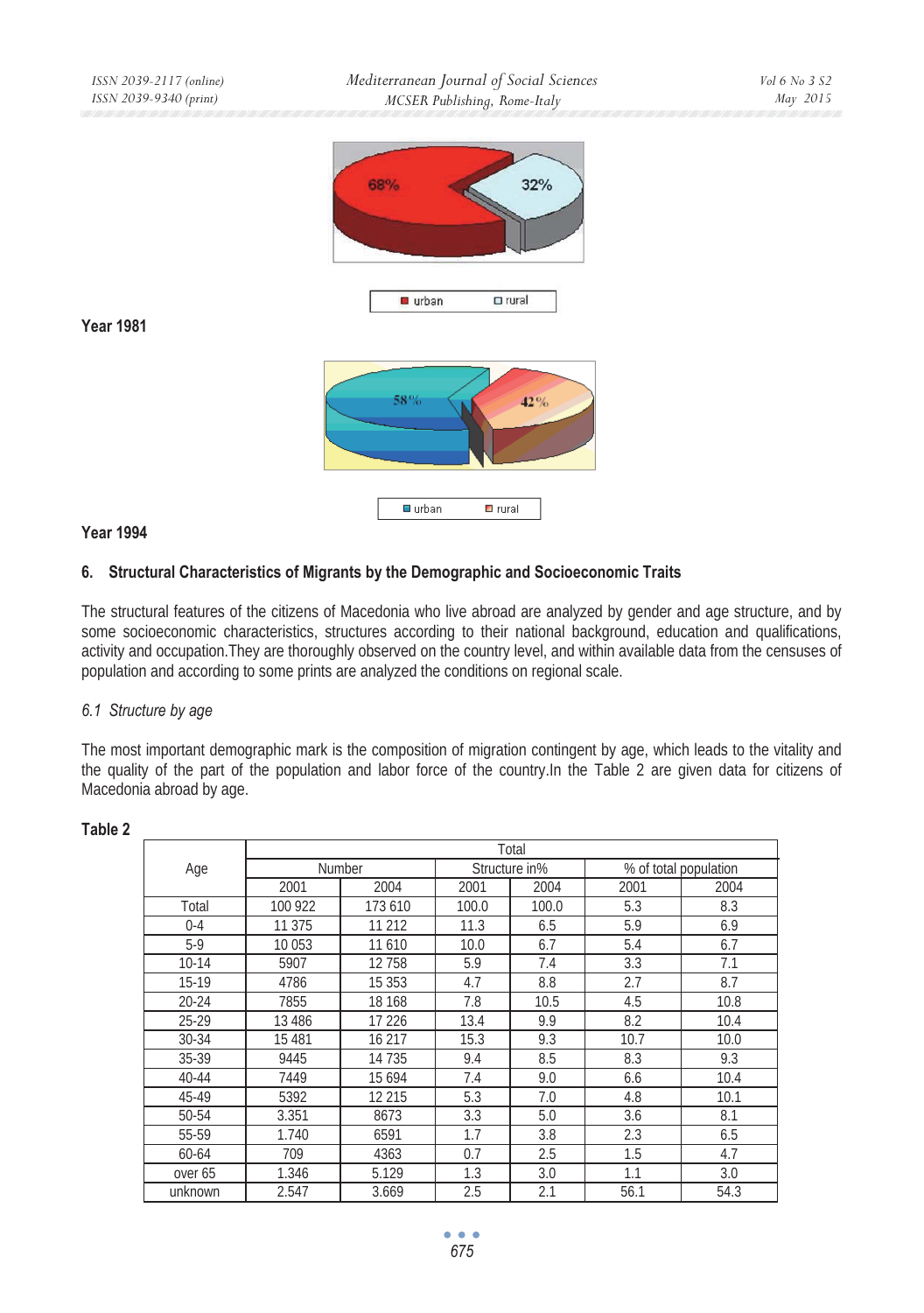| ISSN 2039-2117 (online) | Mediterranean Journal of Social Sciences | Vol 6 No 3 S2 |
|-------------------------|------------------------------------------|---------------|
| ISSN 2039-9340 (print)  | MCSER Publishing, Rome-Italy             | May 2015      |

When structure of migrants is analyzed by its to age the generational migration coefficient is very important. It is calculated as a ratio between the contribution of the individual age groups in the total population and the share of persons of the same age in the total migrants.

The values of generational migration coefficient for year 2004 shows that unlike in the year 2001, in 2004 relatively less migrated the children from 0-9 years and significantly more the children from 10-14 years, then high school students and young people up to 24 years of age. In the same year relatively less migrated the persons in the age group from 30- 34 years as vell as the men from 35-44 years.

For the migrants from 40 to 49 and those older than 50 years is typical tendency of a steady increase in their share in the total number of migrant workers, as a result of their prolonged stay sbroad.

For the traditional emigration areas is characteristic higher participation of older workers-migrants and for municipalities that had included later are more intense in the international migration flows, it is noticeable greater participation of persons aged from 25 to 39 years.

The structure by age and by indicators for the main contingents migrants, clearly points out to the conclusion that out of our country is situated very vital and qualitative part of its population. Therefore, these migratory movements have a significant impact on the demographic development of the Republic of Macedonia, especially on the biodynamics of its population-total and regional.

### *6.2 Structure by nationality*

When is analyzed the scope and the dynamics of migrants according to the pleading of nationality also should be considered the incomplete coverage of Macedonians abroad, especially in non-European countries (Canada, US, Australia, New Zealand) where macednoans are present in large numbers. But, also the scope of migrants who belong to the Albanian nationality, according to many indications, can be assessed as incopmplete despite their main focus on European countries. But that suggests, for example, that the number of Macedonian citizens in Switzerland in December 1998 is 50 982 people, of which about 80% are Albanians.

In terms of the active part of the migrational contingent to its national belongings it is noticable a variable volume and dynamics of workers-migrants. The participation of the Macedonians in the total number of migrant-workers in 1994 is 62.7% . The participation of Albanians has grown for 29.5% and of Turks for 3.3% , the participation of Roma oscillates. The biggest change came in people who are staying as family members. Fot the Albanians is observed absolute growth (index 385.2). The participation of Albanians in total migration increases and the participation of Turks and Roma decreases.

Should be emphasized that the structure of the citizens of Macedonia abroad by their national plea from certain municipalities correspond with the national structure of the population. The biggest part of Albanian migrants come from Nort-west part of Macedonia, Tetovo and Gostivar and less from Skopje.

The participation of the Roma nationality is at most from Skopje especially from the municipality of Chair.

The analysis of the available data for Macedonian nationals abroad under hallmarks nationality, shows that vrememski in the observed time interval is noticanle a tendency of constant growth of migrants from the Albanian nationality. That can be seen from the Table 3

| vear             | Total   | Maced. Alban. Turks Roma Muslis   |                          |     |     |                          | Serbs         | Vlachs | Other nationalities                                                                         | Non stated | Unknown |
|------------------|---------|-----------------------------------|--------------------------|-----|-----|--------------------------|---------------|--------|---------------------------------------------------------------------------------------------|------------|---------|
|                  |         |                                   |                          |     |     |                          |               |        |                                                                                             |            |         |
| 1981             | 100 922 | 64 794 22 340 4238 2.526 1.871    |                          |     |     |                          | 1.138         | 257    | 1.234                                                                                       | 748        | 1.776   |
| 1994             |         | 174 974 109 334 51 556 5689 3.926 |                          |     |     |                          | 827           | 142    | 2.842                                                                                       | 369        |         |
| Indices          |         |                                   |                          |     |     |                          |               |        |                                                                                             |            |         |
| 1994/81          | 173.2   | 168.7                             | 231.3 134.2 155.4        |     |     |                          | 72.7          | 55.3   | 230.3                                                                                       | 49.3       |         |
|                  |         |                                   |                          |     |     |                          | Structure in% |        |                                                                                             |            |         |
| 1981             | 100.0   | 64.2                              | 22.1                     | 4.2 | 2.5 | 1.9                      | 1.1           | 0.3    | 1.2                                                                                         | 0.7        | 1.8     |
| 1994             | 100.0   | 62.2                              | 29.6                     | 3.2 | 2.2 |                          | 0.5           | 0.1    | 1.6                                                                                         | 0.2        |         |
|                  |         |                                   |                          |     |     |                          |               |        | Participation in (%) of citizens abroad in the total population of a particular nationality |            |         |
| 1981             | 5.3     | 5.1                               | 5.9                      | 4.9 | 5.9 | 4.7                      | 2.6           | 4.0    | 9.5                                                                                         | 4.8        | 46.4    |
| 1994             | 8.3     | 7.8                               | 10.7                     | 6.9 | 8.3 |                          | 2.0           | 1.6    | 7.3                                                                                         | 16.9       |         |
| Employees abroad |         |                                   |                          |     |     |                          |               |        |                                                                                             |            |         |
| 1981             | 57 964  | 34 905                            | 15 648 2.388 1.164 1.129 |     |     |                          | 762           | 154    | 713                                                                                         | 365        | 737     |
| 1994             | 87 715  | 54 995 25 888 2.922 1.474         |                          |     |     | $\overline{\phantom{a}}$ | 551           | 89     | 1661                                                                                        | 175        |         |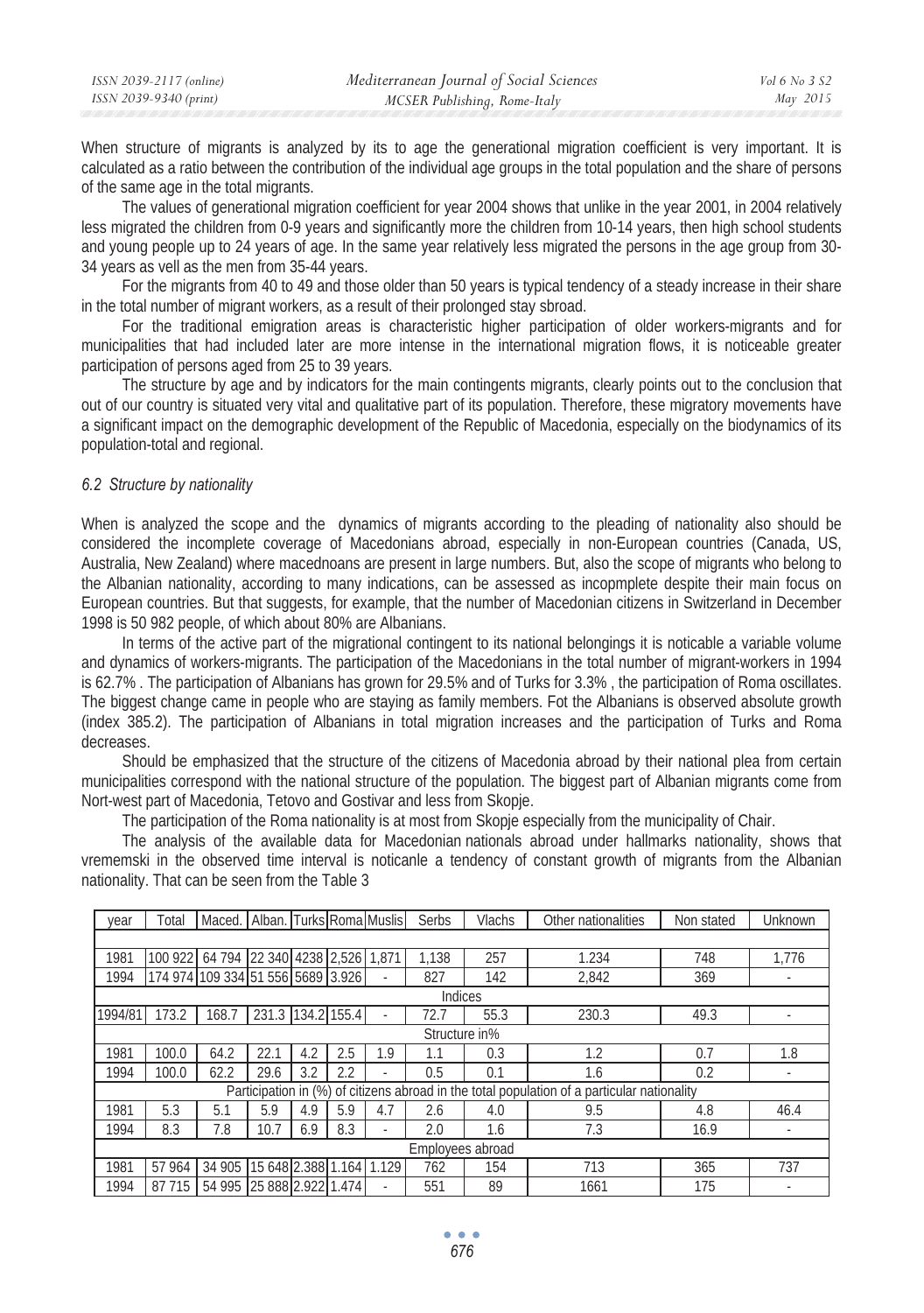*Mediterranean Journal of Social Sciences MCSER Publishing, Rome-Italy* 

|                                                                      | Indices       |                          |                   |      |             |      |                |      |       |      |      |
|----------------------------------------------------------------------|---------------|--------------------------|-------------------|------|-------------|------|----------------|------|-------|------|------|
| 1994/81                                                              | 151.3         | 157.4                    | 165.4 122.4 126.6 |      |             |      | 72.3           | 57.8 | 233.0 | 47.9 |      |
|                                                                      | Structure (%) |                          |                   |      |             |      |                |      |       |      |      |
| 1981                                                                 | 100.0         | 60.2                     | 27.0              | 4.1  | 2.0         | 2.0  | 1.3            | 0.3  | 1.2   | 0.6  | 1.3  |
| 1994                                                                 | 100.0         | 62.7                     | 29.5              | 3.3  | 1.7         |      | 0.6            | 0.1  | 1.9   | 0.2  |      |
|                                                                      |               |                          |                   |      |             |      | Family members |      |       |      |      |
| 1994                                                                 | 87 089        | 54,379 25 777 2.767 2452 |                   |      |             |      | 276            | 53   | 1.181 | 194  |      |
|                                                                      |               |                          |                   |      |             |      | Indices        |      |       |      |      |
| 1994/81                                                              | 202.7         | 181.9                    | 385.2             |      | 149.6 180.0 |      | 73.4           | 51.5 | 226.7 | 50.7 |      |
|                                                                      |               |                          |                   |      |             |      | Structure in%  |      |       |      |      |
| 1981                                                                 | 100.0         | 69.6                     | 15.6              | 4.3  | 3.2         | 1.7  | 0.9            | 0.2  | 1.2   | 0.9  | 2.4  |
| 1994                                                                 | 100.0         | 62.4                     | 29.6              | 3.2  | 2.8         |      | 0.3            | 0.1  | 1.4   | 0.2  |      |
| Share (in%) of family members in the total number of citizens abroad |               |                          |                   |      |             |      |                |      |       |      |      |
| 1981                                                                 | 42.6          | 46.1                     | 30.0              | 43.7 | 53.9        | 39.7 | 33.0           | 40.1 | 42.2  | 51.2 | 58.5 |
| 1994                                                                 | 49.8          | 49.7                     | 49.9              | 48.6 | 62.5        |      | 33.4           | 37.3 | 41.6  | 52.6 |      |

### **7. Duration of Stay of Macedonian Citizens Abroad**

Experience has shown that a rear the cases when someone went had find a job and then he get back home. We can say that the stay of Macedonian citizens abroad is long and in large numbers and in many case is for a lifetime and migrations from temporary are turning to permanent.

This is confirmed and can be seen from the conducted censuses. We have data from population Census from 1994. The results are presented graphically and can be seen in Graph 3.



Less than half of the total number of migrants registered with the census reside abroad up to 10 years. The proportion of citizens who reside abroad 20-24 years and 25 years and more is very big because their share in the total migration is close to one-third. It is important to point out the length of the duration of stay of Macedonian migrants abroad in certain areas. The proportion of migrants abroad from 5 to 10 years is particularly large in this municipalities: Gostivar, Krusevo, Kumanovo, Ohrid, Strumica and Tetovo, and their share in the total number of migrants is a fifth or more.

Oround 70.1% of migrants residing abroad up to one year accounts of emigrational municipalities Gostivar, Kicevo, Struga and Tetovo area of the City.

Almost half (49.5%) of those who are abroad from one to four years originate from Gostivar, Tetovo and Skopje and on them and on municipality of Bitola belongs 57.9% of migrants who are abroad from 5 10 years. In other monitored intervals of residence (11-15; 16-19; 20 24; 25 years and beyond) the largest share in the total number of migrants has municipality of Bitola where it has respectively 27.8%, 30.7%, 35.1%, 40.3% of the share. Other municipalities with higher participation are Skopje, Ohrid, Prilep, Resen and Tetovo.

For the traditional emigration areas like Resen, Bitola and Demir Hisar is characteristic very high representation of migrant-workers who are abroad 20 years and more. Their share in the total number of persons working abroad reaches three quarters. The participation of persons who are staying abroad for more than two decades as a family members is significantly smaller and is slightly higher than one third.

The analysis of the duration of the stay of Macedonian citizens abroad on very illustrative way shows trends and changes in scope and intensity of these movements in the regional context, especially among traditional emigrational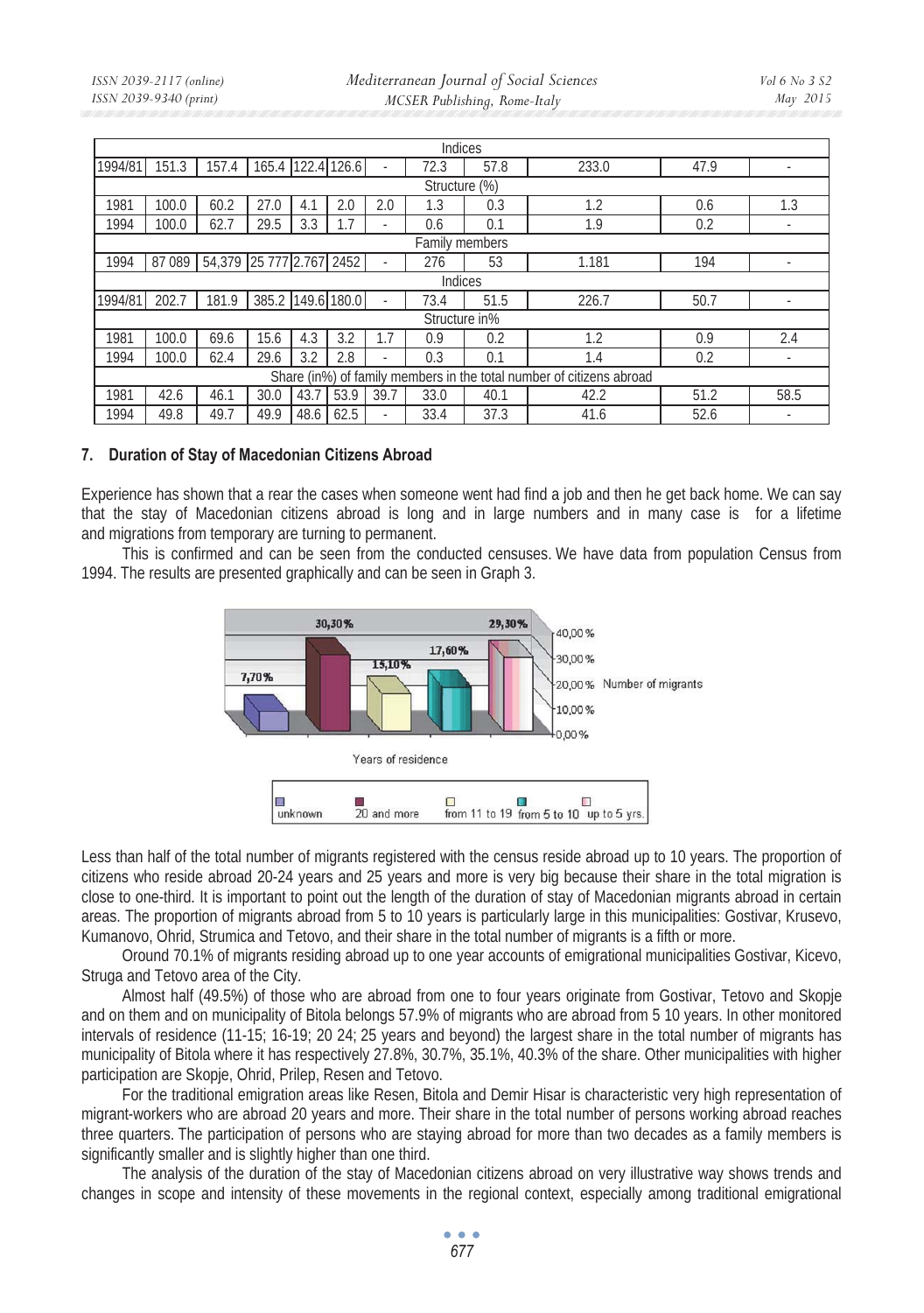| ISSN 2039-2117 (online) | Mediterranean Journal of Social Sciences | Vol 6 No 3 S2 |
|-------------------------|------------------------------------------|---------------|
| ISSN 2039-9340 (print)  | MCSER Publishing, Rome-Italy             | May 2015      |

regions and municipalities of emigration- The western part of Macedonia.

The Volume, dynamics and main features of the returnees from abroad

The determination of the scope of macedonian citizens who are returning from abroad is very difficult because they do not report themselves to the competent authorities, and any information about their reducing in individual countries of reception does not always return to the country. Censuses of Population represent almost the only source of information on the number and structure of returnees from abroad.

We have data from the population census of 1984 and 1994 the number of migrants who have returned from temporary work and from their stay abroad. From the data can be concluded that the reversible migration movements have tends to decrease.



### **Graph 4**

In comparison with the structure by occupation before going to work abroad these data show that the most of the returnees who formerly practiced agriculture are employed in non-agricultural activities. The employment in nonagricultural activities, among other things, is motivated by experience that has been gained in abroad. The analysis of the volume, dynamics and characteristics of returnees from abroad on the basis of the available data suggest that the volume of returnees from abroad decreases.

The latest empirical researches on migration in Macedoni on population and labor force who is outside the country show very significant changes that have occurred in their structure by sex, because of the increase in the number of family members.

The scope and dynamics, as well as the participation of men and women in the total number of migrants record different trends and conditions.

From the conducted researches and the made survey on about of fifty participants for their migration in a foreign country and in the future, I came to the following conclusions:

The survey was conducted on 50 subjects from Southeast Macedonia who emanate from the areas where the trend of migration is particularly pronounced in the Macedonian population to the United States and the countries of the European Community.

The purpose of the research is to determine how many of the male respondents, and respectively from female population is willing to migrate abroad, particularly in the United States and the countries of the European Community and to stay longer than one year.

Considering the purpose and the object of the research I did  $X<sup>2</sup>$  (Chi-square) test with which we tested the hypothesis which states:

The number of male and female respondents who are willing to migrate to the United States is no different from the number of respondents of either sex who are willing to migrate within the European Community so in the future to stay there longer than one year.

The male and female respondents were asked two questions in the survey on which they should give honest answered:

- 1. Are You ready to migrate to the United States and to stay there longer than a year?
- 2. Are You ready to migrate in the countries of the European Community and to stay there longer than a year?
	- Male and female respondents answered the questions with yes and no and their answers are presented in Tables 1 and 2. The data processed with the help of chi-square test. In addition are given the calculations made for the value of the chi-square test , in terms of both issues.

|                                                      | Yes           | No                       | $\tau$ otal |
|------------------------------------------------------|---------------|--------------------------|-------------|
| Migration to US                                      | $\sim$ $\sim$ | $\sim$ $-$               | 5(          |
| Migration to the countries of the European Community | 30            | 20                       | 50          |
| Total                                                | 53<br>JJ      | $\overline{\phantom{0}}$ | 100         |